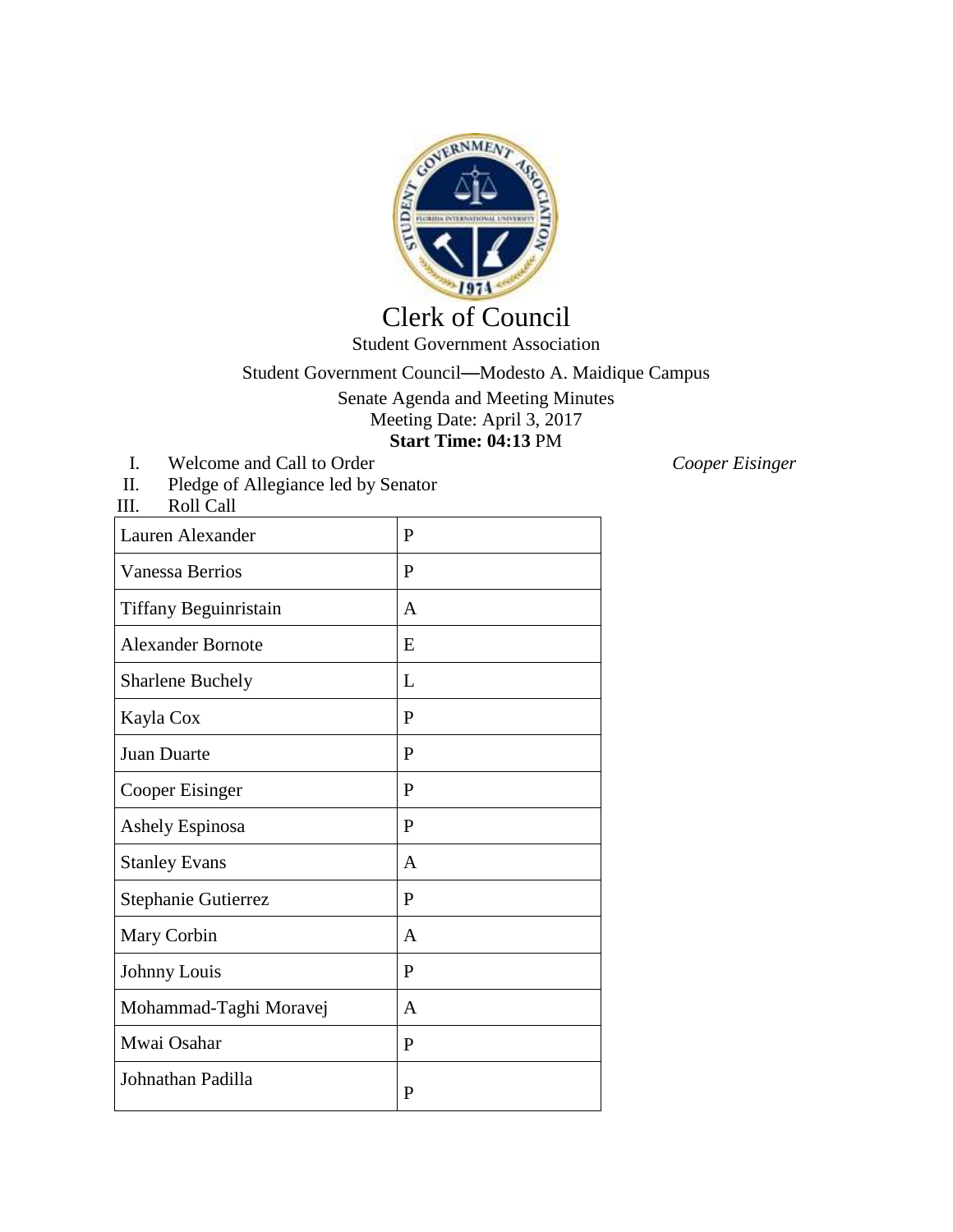| Jesus Pernia        | P            |
|---------------------|--------------|
| Monica Reyes        | $\mathbf{P}$ |
| Gilbert Rodriguez   | P            |
| Simran Sakraney     | P            |
| Rocio Taveras       | P            |
| Anjali Tripathi     | L            |
| Mariana Restrepo    | $\mathbf{P}$ |
| Antonia Passalacqua | P            |
| John Ukenye         | $\mathbf{P}$ |
| Kevin Orcel         | $\mathbf{A}$ |
| Victoria Lockwood   | P            |
| Eric Jones          | P            |
| Peter Hernandez     | $\mathbf{P}$ |

Old Business:

- Approval of previous minutes
	- o Senator Espinosa moves to approve last weeks minutes, senator Louis seconds and motion passes unanimously.

New Business:

- FIU cheer song
- Finance Committee Vacancies
	- o Senator Sakraney nominates Senator Rodriguez, he declines
	- o Senator Rodriguez nominates Senator Jones, he accepts
	- o Senator Taveras moves to vote by roll call, senator lockwood seconds

| Lauren Alexander |  |
|------------------|--|
| Vanessa Berrios  |  |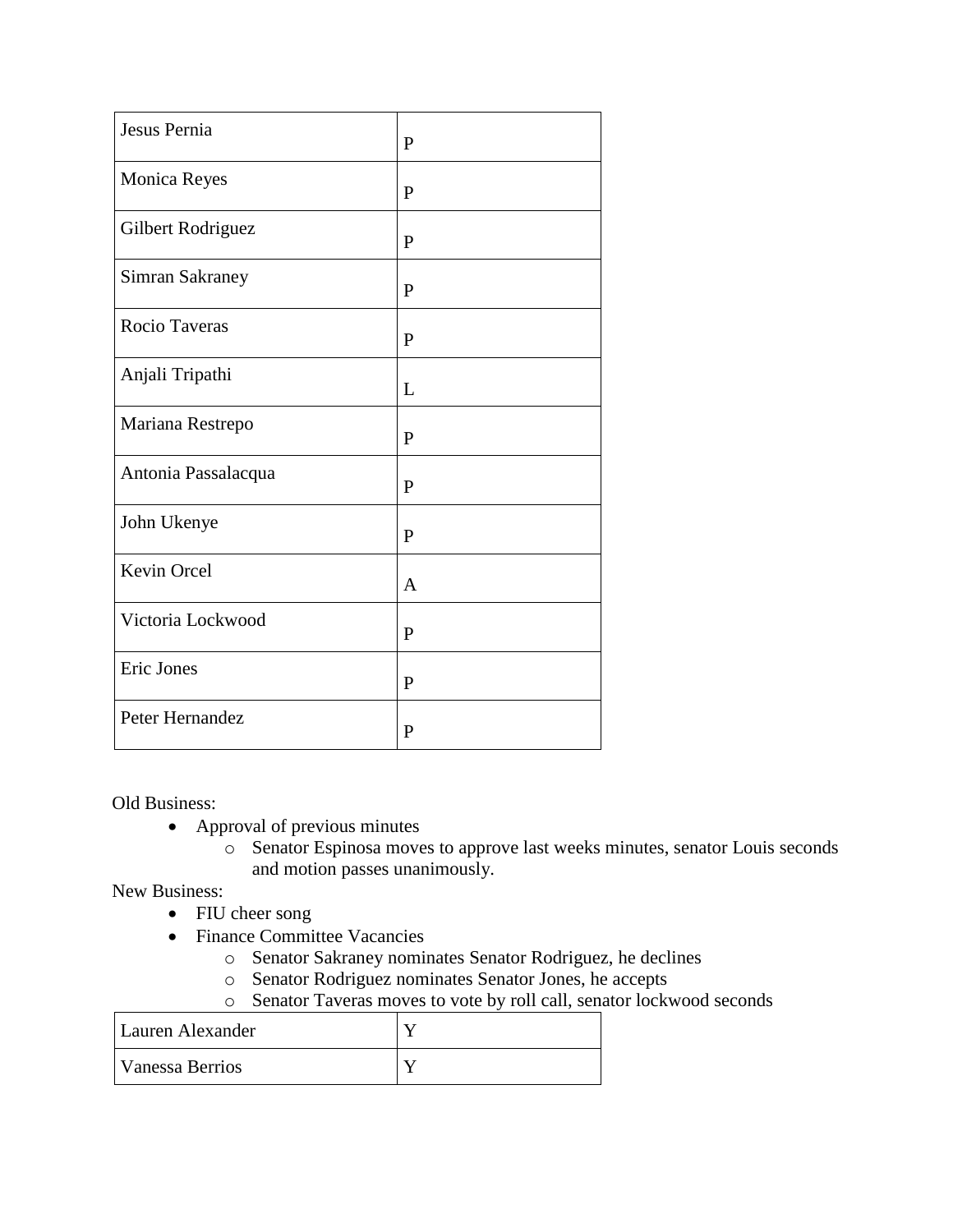| <b>Tiffany Beguinristain</b> | $\mathbf{A}$ |
|------------------------------|--------------|
| <b>Alexander Bornote</b>     | E            |
| <b>Sharlene Buchely</b>      | Y            |
| Kayla Cox                    | Y            |
| Juan Duarte                  | Y            |
| Cooper Eisinger              |              |
| Ashely Espinosa              | Y            |
| <b>Stanley Evans</b>         | A            |
| Stephanie Gutierrez          | Y            |
| Mary Corbin                  | $\mathbf{A}$ |
| Johnny Louis                 | Y            |
| Mohammad-Taghi Moravej       | A            |
| Mwai Osahar                  | Y            |
| Johnathan Padilla            | Y            |
| Jesus Pernia                 | Y            |
| Monica Reyes                 | Y            |
| Gilbert Rodriguez            | Y            |
| <b>Simran Sakraney</b>       | Y            |
| Rocio Taveras                | Y            |
| Anjali Tripathi              | $\mathbf{A}$ |
| Mariana Restrepo             | Y            |
| Antonia Passalacqua          | Y            |
| John Ukenye                  | Y            |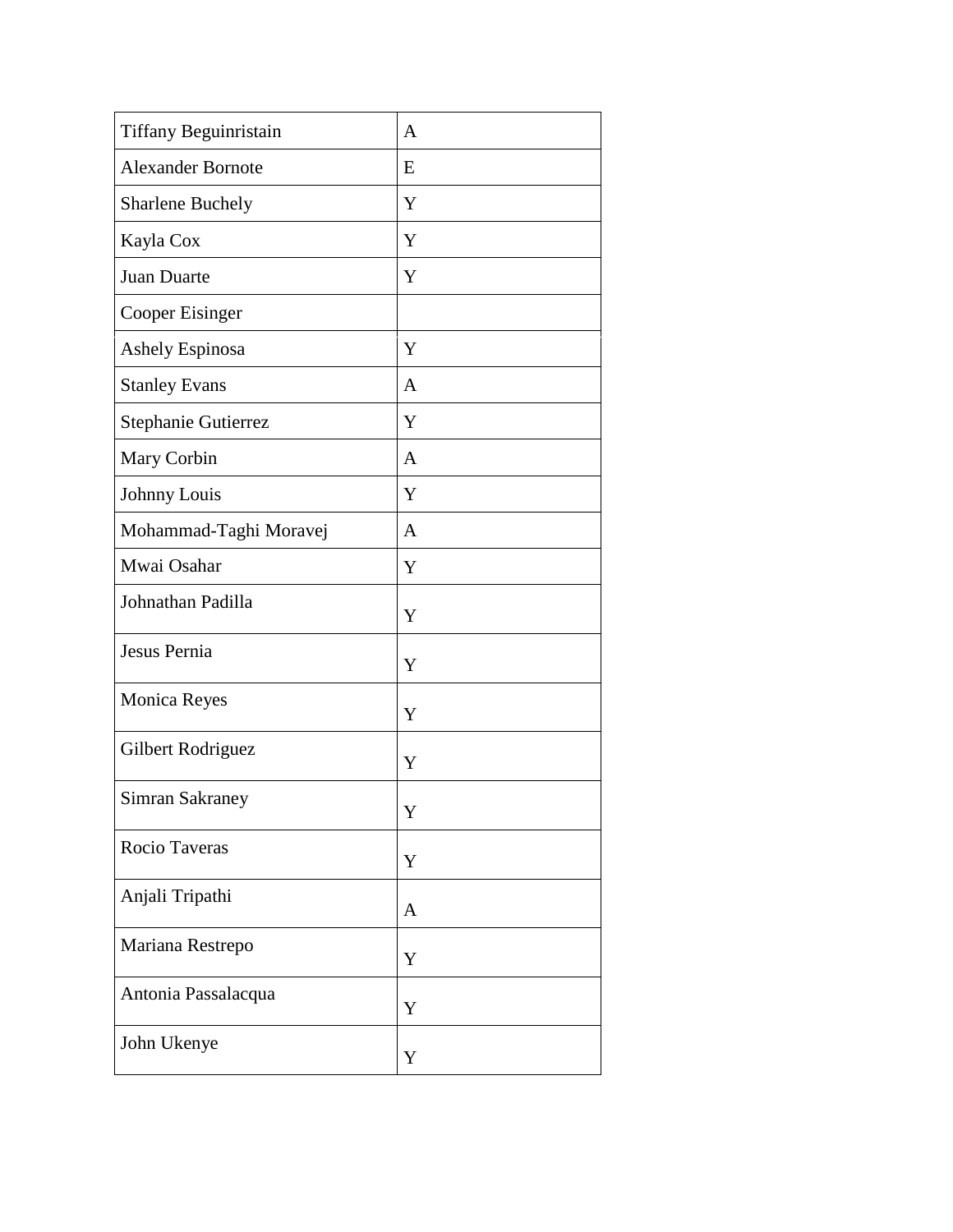| <b>Kevin Orcel</b> | A |
|--------------------|---|
| Victoria Lockwood  |   |
| Eric Jones         |   |
| Peter Hernandez    |   |

- o Yay 21
- o Nay 0
- o Abstain 0
- o Vote passes
- o Senator Jones will be part of the finance committee
- Finance Committee Appropriations
- First Year Experience Program Council Resolution (Council Resolution 1705)
	- o Senator Taveras moves to discuss for 2 min, Senator Osahar seconds, and motion passes
	- o Senator Alexander moves to extend discussion by 2 min, Senator Lockwood seconds, and motion passes.
	- o Senator Jones moves to extend discussion by 5 min, Senator Rodriguez seconds, and motion passes.
	- o Senator Taveras moves to bypass second reading, Senator Rodriguez seconds
	- o Senator Taveras moves to vote by roll call, Senator Rodriguez seconds

| Lauren Alexander         | Y |
|--------------------------|---|
| <b>Vanessa Berrios</b>   | Y |
| Tiffany Beguinristain    | A |
| <b>Alexander Bornote</b> | E |
| <b>Sharlene Buchely</b>  | Y |
| Kayla Cox                | Y |
| Juan Duarte              | Y |
| Cooper Eisinger          |   |
| <b>Ashely Espinosa</b>   | Y |
| <b>Stanley Evans</b>     | A |
| Stephanie Gutierrez      | Y |
| Mary Corbin              | A |
| Johnny Louis             | Y |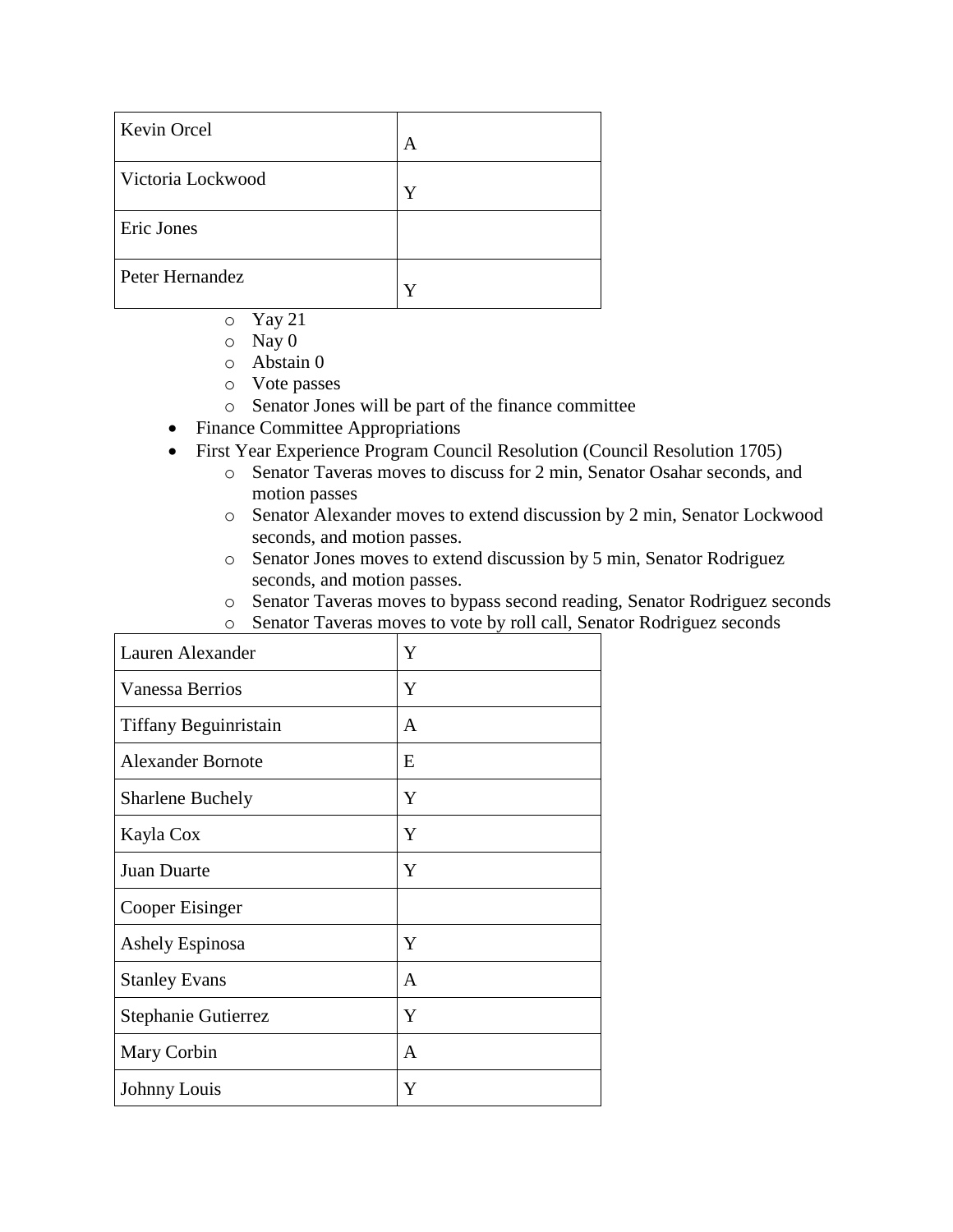| Mohammad-Taghi Moravej | $\overline{A}$ |
|------------------------|----------------|
| Mwai Osahar            | Y              |
| Johnathan Padilla      | Y              |
| Jesus Pernia           | Y              |
| <b>Monica Reyes</b>    | Y              |
| Gilbert Rodriguez      | Y              |
| <b>Simran Sakraney</b> | Y              |
| Rocio Taveras          | Y              |
| Anjali Tripathi        |                |
| Mariana Restrepo       | Y              |
| Antonia Passalacqua    | Y              |
| John Ukenye            | Y              |
| Kevin Orcel            | A              |
| Victoria Lockwood      | Y              |
| Eric Jones             | Y              |
| Peter Hernandez        | Y              |

- o Yay 21
- o Nay 0
- o Abstain 0
- o Motion passes
- FIU Day of Service Resolution ( Council Resolution 1706)
	- o Senator Taveras moves to discuss for 5 min, Senator Rodriguez seconds and motion passes
	- o Senator Rodriguez moves to bypass second reading, Senator Jones seconds and motion passes
	- o Senator Rodriguez moves to vote by roll call, Senator Jones seconds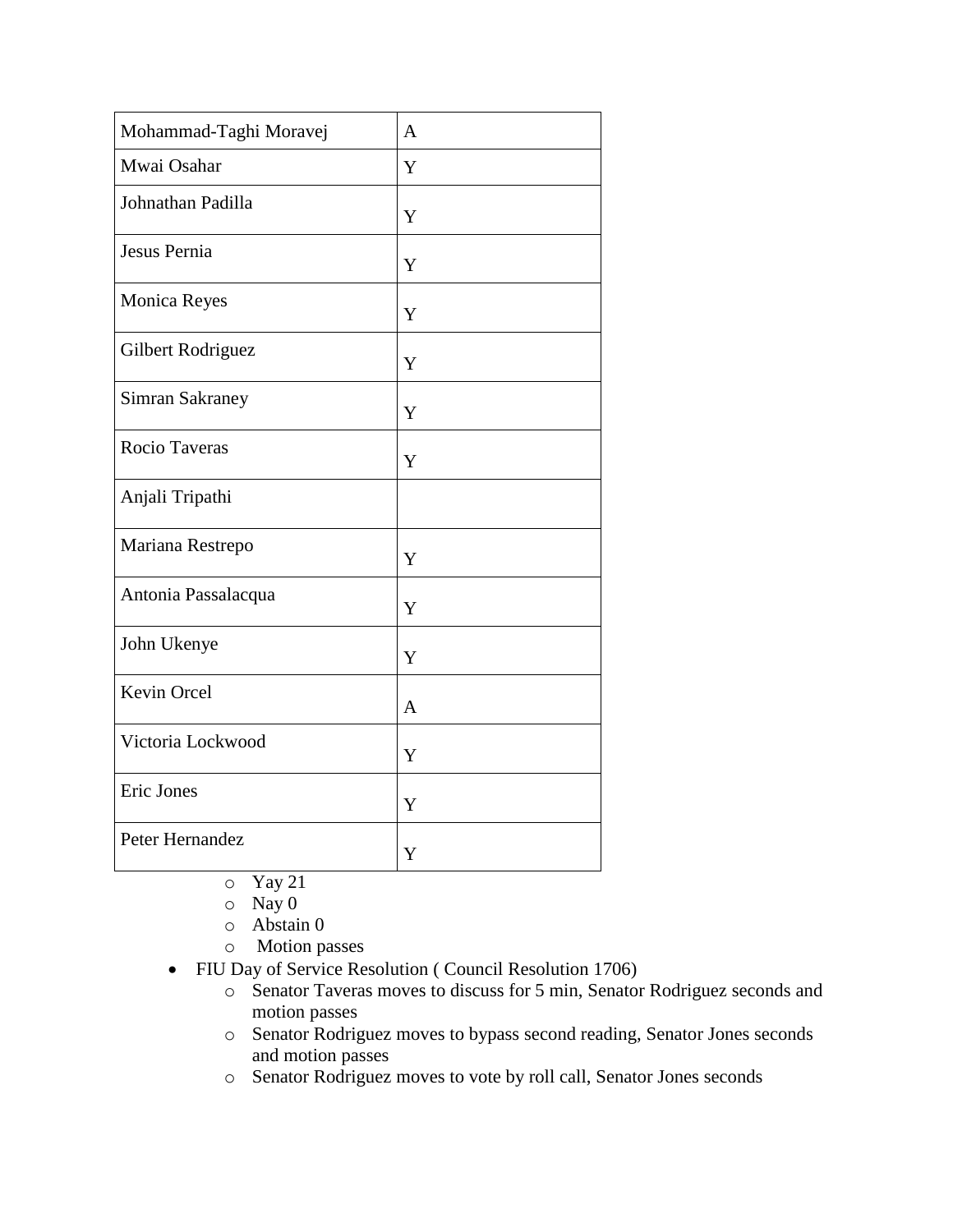| Lauren Alexander         | Y            |
|--------------------------|--------------|
| <b>Vanessa Berrios</b>   | Y            |
| Tiffany Beguinristain    | A            |
| <b>Alexander Bornote</b> | E            |
| <b>Sharlene Buchely</b>  | Y            |
| Kayla Cox                | Y            |
| Juan Duarte              | N            |
| Cooper Eisinger          | Y            |
| Ashely Espinosa          | Y            |
| <b>Stanley Evans</b>     | A            |
| Stephanie Gutierrez      | Y            |
| Mary Corbin              | A            |
| Johnny Louis             | Y            |
| Mohammad-Taghi Moravej   | $\mathbf{A}$ |
| Mwai Osahar              | Y            |
| Johnathan Padilla        | Y            |
| Jesus Pernia             | Y            |
| <b>Monica Reyes</b>      | Y            |
| Gilbert Rodriguez        | Y            |
| Simran Sakraney          | Y            |
| Rocio Taveras            | Y            |
| Anjali Tripathi          | Y            |
| Mariana Restrepo         | Y            |
| Antonia Passalacqua      | Y            |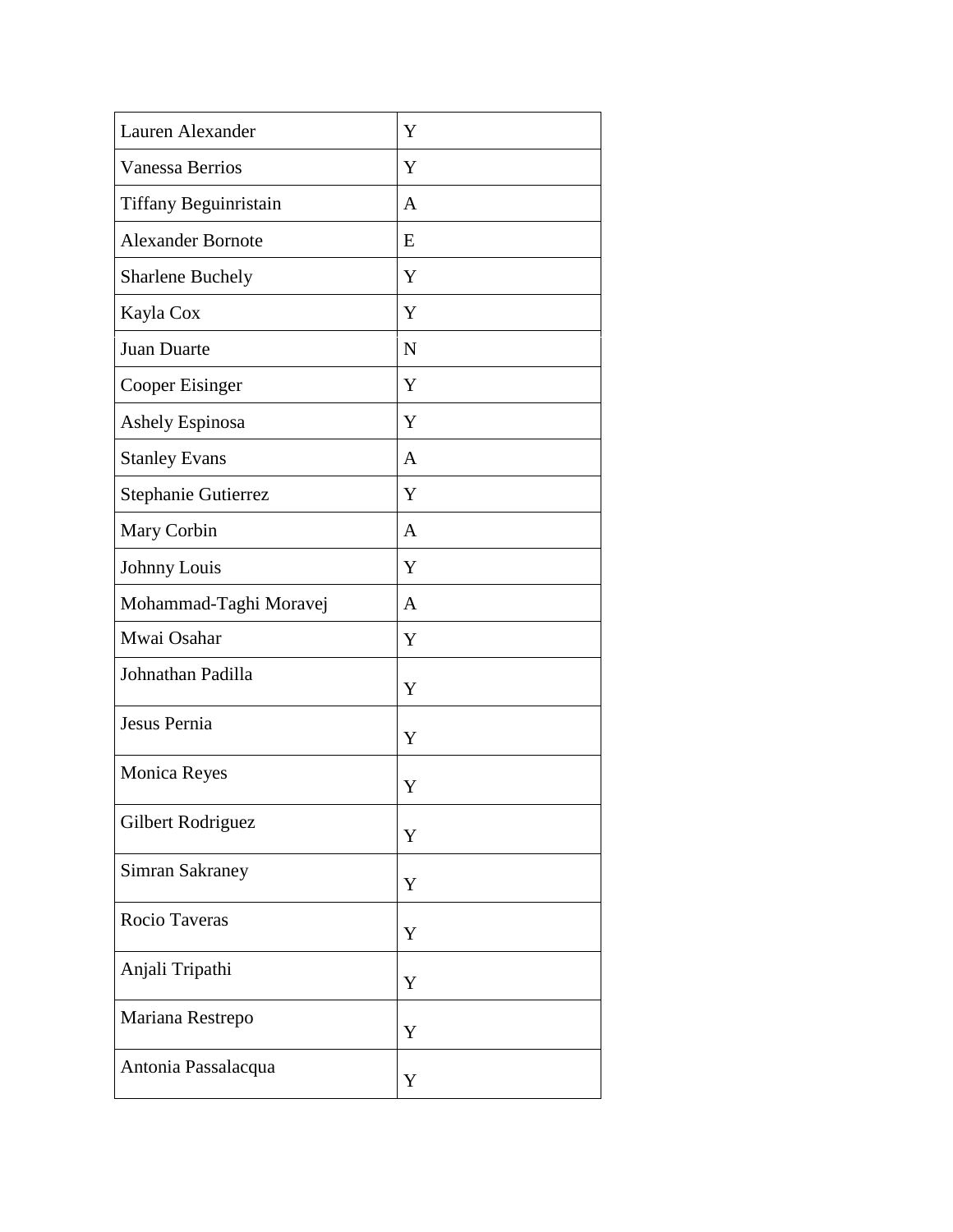| John Ukenye       | Y |
|-------------------|---|
| Kevin Orcel       | A |
| Victoria Lockwood | Y |
| Eric Jones        | Y |
| Peter Hernandez   | Y |

- o Yay 22
- o Nay 1
- o Abstain 0
- o Resolution passes
- Council Resolution 1707
	- o Senator Alexander moves to open discussion for 5 min, Senator Jones seconds and motion passes.
	- o Senator Alexander moves to extend discussion by 4 minutes, Senator Jones seconds and motion passes
	- o Senator Osahar moves to make friendly amendment that 50% of giveaways should be given away at the beginning and the other 50% should be given during half time.
	- o Senator Jones moves to extend time by 8 minutes, Senator Rodriguez seconds, and motion passes.
	- o Senator Alexander friendly amendments that "Strongly highlighting that SGC MMC will be a tertiary financial sponsor, with FIU athletics serving as a primary financial sponsor for these proposals", John accepts
	- o Senator Jones moves to bypass second reading, its declined.

| Lauren Alexander         | Y |
|--------------------------|---|
| <b>Vanessa Berrios</b>   | P |
| Tiffany Beguinristain    | A |
| <b>Alexander Bornote</b> | E |
| <b>Sharlene Buchely</b>  | Y |
| Kayla Cox                | Y |
| Juan Duarte              | Y |
| Cooper Eisinger          | Y |
| Ashely Espinosa          | Y |
| <b>Stanley Evans</b>     | A |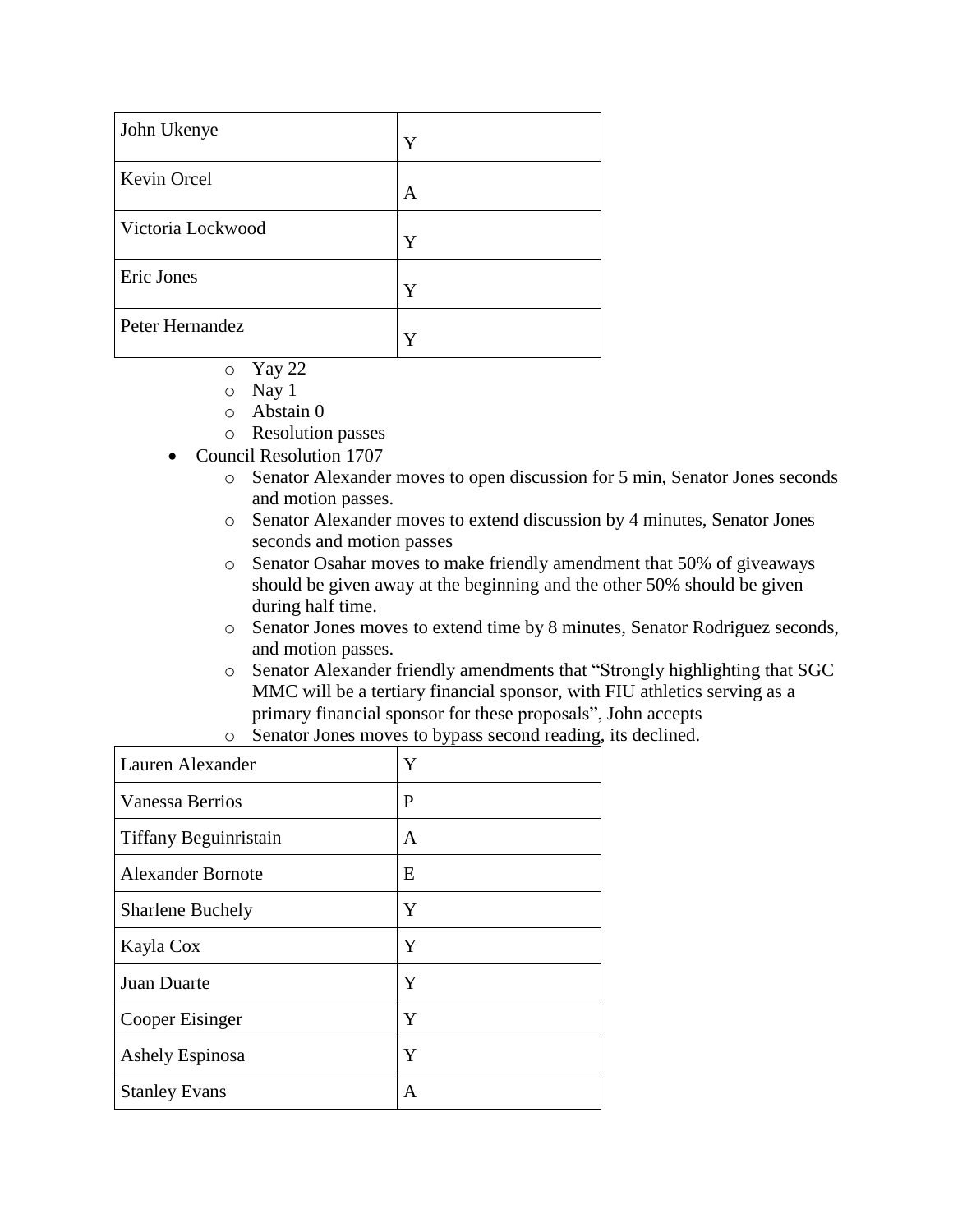| Stephanie Gutierrez    | Y            |
|------------------------|--------------|
| Mary Corbin            | A            |
| Johnny Louis           | Y            |
| Mohammad-Taghi Moravej | A            |
| Mwai Osahar            | Y            |
| Johnathan Padilla      | $\mathbf{P}$ |
| Jesus Pernia           | Y            |
| <b>Monica Reyes</b>    | $\mathbf{P}$ |
| Gilbert Rodriguez      | Y            |
| <b>Simran Sakraney</b> | Y            |
| Rocio Taveras          | $\mathbf{P}$ |
| Anjali Tripathi        | A            |
| Mariana Restrepo       | Y            |
| Antonia Passalacqua    | Y            |
| John Ukenye            | Y            |
| Kevin Orcel            | $\mathbf{A}$ |
| Victoria Lockwood      | $\mathbf N$  |
| Eric Jones             | Y            |
| Peter Hernandez        | Y            |

o Yay 17

o Nay 1

o Abstain 0

o Motion passes

• Vote by roll call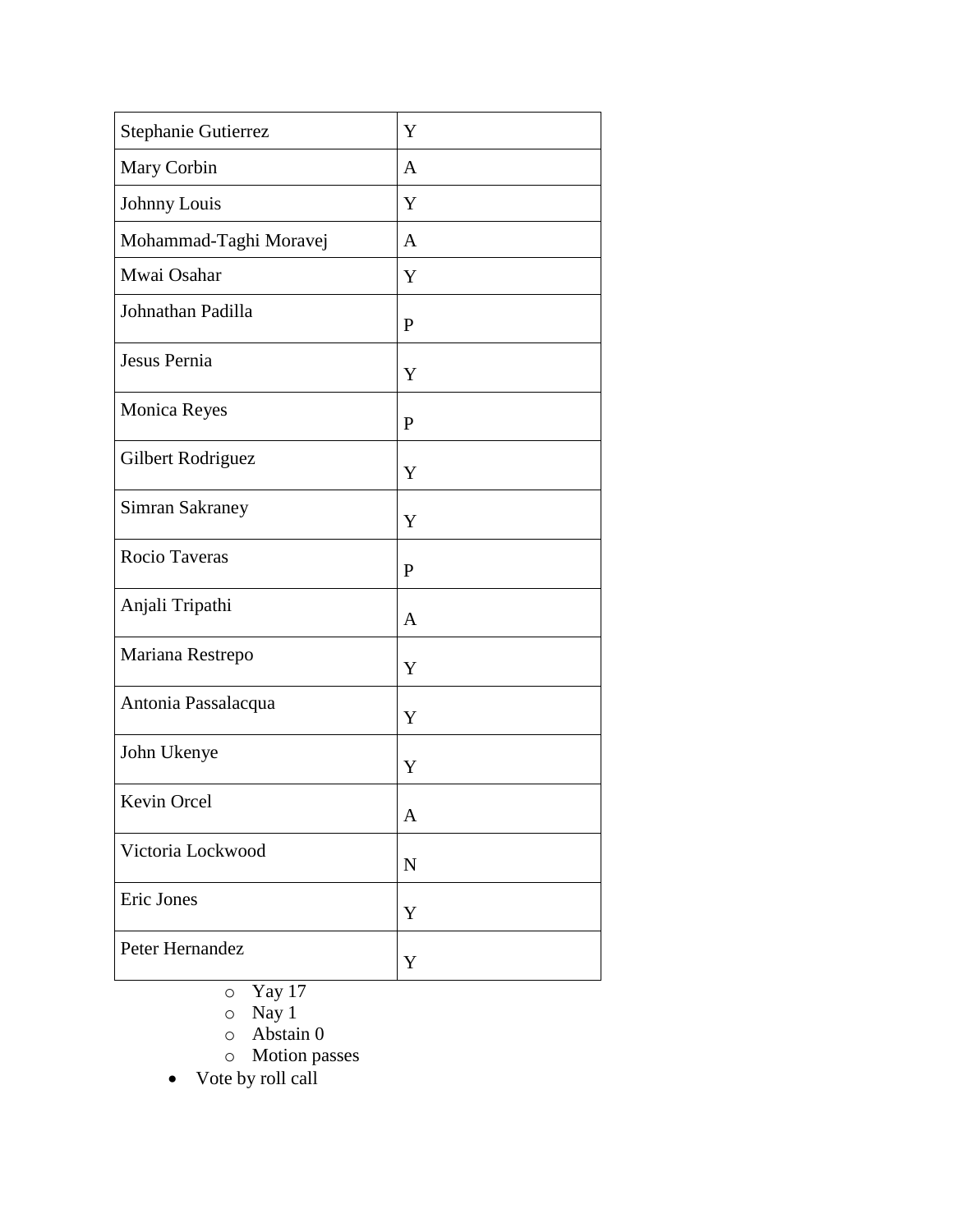| Lauren Alexander         | Y            |
|--------------------------|--------------|
| <b>Vanessa Berrios</b>   | $\mathbf{P}$ |
| Tiffany Beguinristain    | A            |
| <b>Alexander Bornote</b> | E            |
| <b>Sharlene Buchely</b>  | Y            |
| Kayla Cox                | Y            |
| Juan Duarte              | Y            |
| Cooper Eisinger          | Y            |
| Ashely Espinosa          | Y            |
| <b>Stanley Evans</b>     | A            |
| Stephanie Gutierrez      | Y            |
| Mary Corbin              | A            |
| Johnny Louis             | Y            |
| Mohammad-Taghi Moravej   | A            |
| Mwai Osahar              | Y            |
| Johnathan Padilla        | $\mathbf{P}$ |
| Jesus Pernia             | Y            |
| <b>Monica Reyes</b>      | P            |
| Gilbert Rodriguez        | Y            |
| Simran Sakraney          | Y            |
| Rocio Taveras            | $\mathbf{P}$ |
| Anjali Tripathi          | A            |
| Mariana Restrepo         | Y            |
| Antonia Passalacqua      | Y            |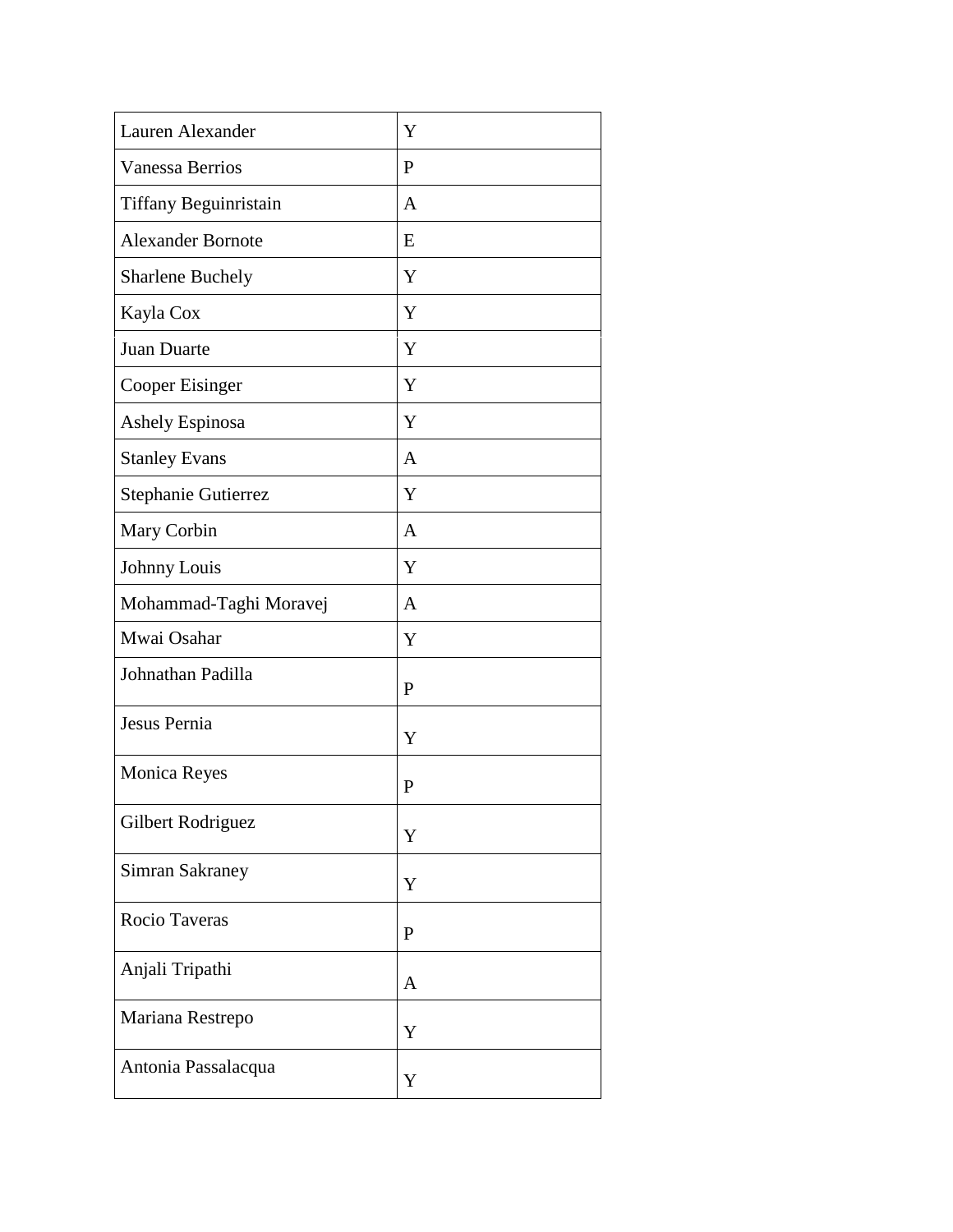| John Ukenye       | Y |
|-------------------|---|
| Kevin Orcel       | A |
| Victoria Lockwood | Y |
| Eric Jones        | Y |
| Peter Hernandez   | v |

- o Yay 18
- o Nay 0
- o Abstain 0
- o Council Resolution 1707 passes
- OneCard Kiosk Council Resolution
	- o Senator Alexander moves to open discussion by 5 min, Senator Jones seconds, and motion passes
	- o Senator Rodriguez moves to bypass second reading, Senator Buchely seconds
	- o And motion passes
	- o Senator Buchely moves to Vote by roll call, Senator Louis seconds

| Lauren Alexander         | Y |
|--------------------------|---|
| <b>Vanessa Berrios</b>   | P |
| Tiffany Beguinristain    | A |
| <b>Alexander Bornote</b> | E |
| <b>Sharlene Buchely</b>  | Y |
| Kayla Cox                | Y |
| <b>Juan Duarte</b>       | Y |
| <b>Cooper Eisinger</b>   | Y |
| <b>Ashely Espinosa</b>   | Y |
| <b>Stanley Evans</b>     | A |
| Stephanie Gutierrez      | Y |
| Mary Corbin              | A |
| Johnny Louis             | Y |
| Mohammad-Taghi Moravej   | A |
| Mwai Osahar              | Y |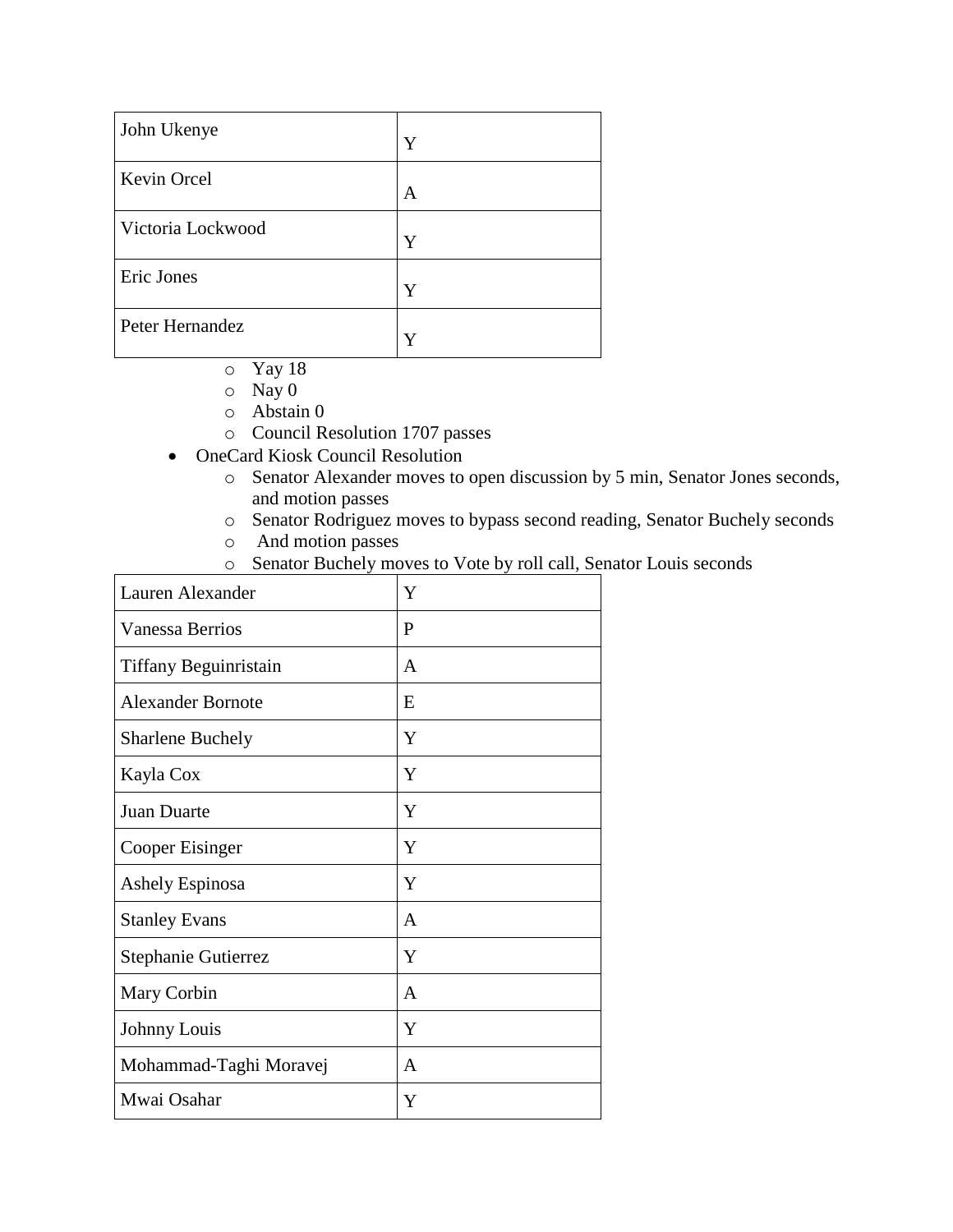| Johnathan Padilla   | $\mathbf{P}$ |
|---------------------|--------------|
| Jesus Pernia        | Y            |
| Monica Reyes        | $\mathbf{P}$ |
| Gilbert Rodriguez   | Y            |
| Simran Sakraney     | Y            |
| Rocio Taveras       | $\mathbf{P}$ |
| Anjali Tripathi     | A            |
| Mariana Restrepo    | Y            |
| Antonia Passalacqua | Y            |
| John Ukenye         | Y            |
| Kevin Orcel         | $\mathbf{A}$ |
| Victoria Lockwood   | Y            |
| Eric Jones          | Y            |
| Peter Hernandez     | Y            |

- o Yay 18
- o Nay 0
- o Abstain 0
- o Council Resolution 1708 passes
- SGA Veteran Affairs Event Presentation
- Finance Committee
- Rules, Legislation, and Judiciary Committee
- Operational Review Committee
- Internal Affairs Committee
	- o Impeachments were supposed to be today
- Student Advocacy Committee
- GPSC
	- o Last week was GSAW
- SGA Advisor